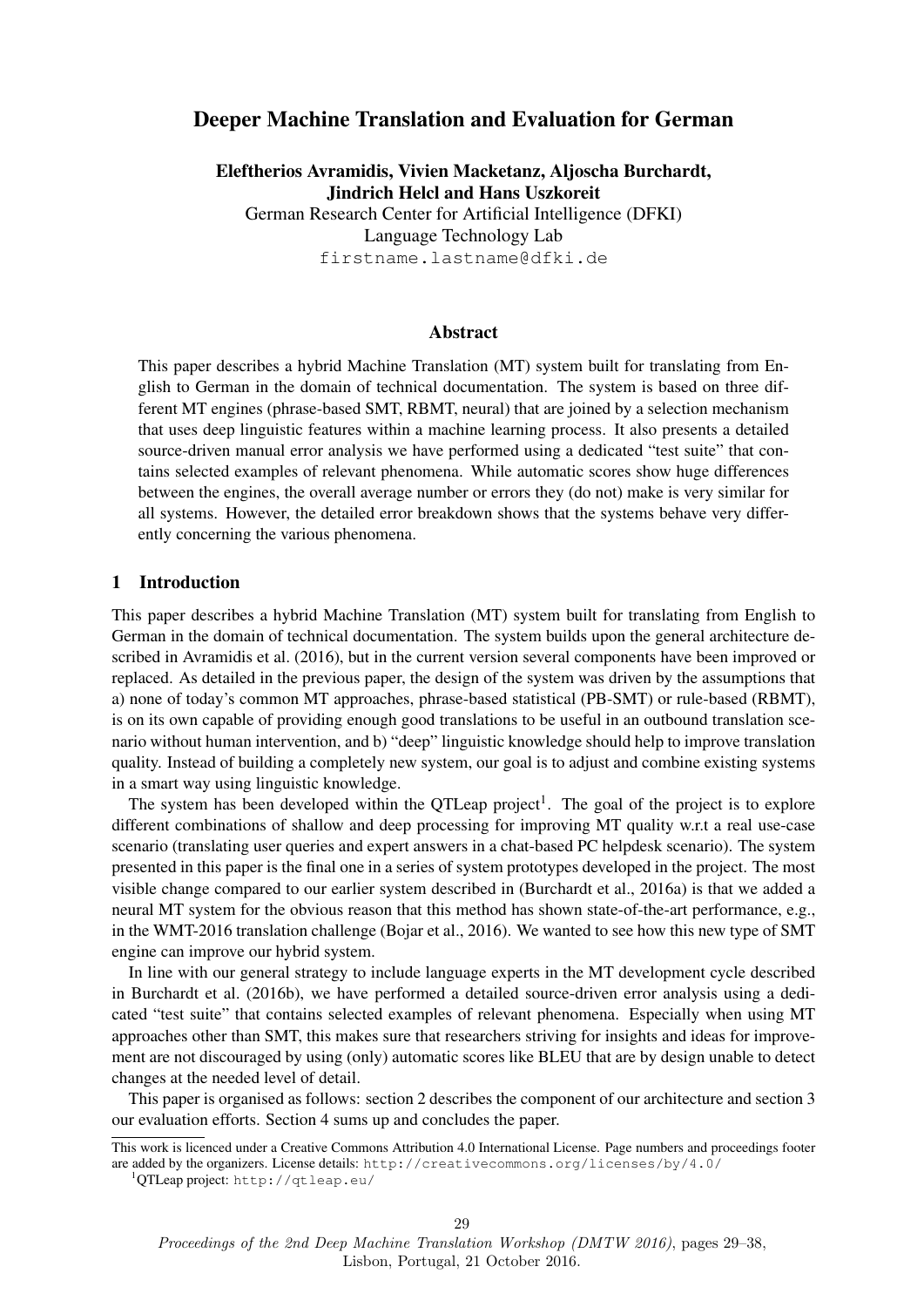### 2 System components

Our overall hybrid architecture includes:

- A (statistical) Moses baseline system,
- the commercial transfer-based system Lucy,
- a neural MT system, and
- an informed selection mechanism ("ranker").

The architecture is illustrated in figure 1 and the different components are described below.



Figure 1: Architecture of the selection mechanism

### 2.1 Phrase-based SMT baseline

The baseline system consists of a basic phrase-based SMT model, trained with the state-of-the-art settings on both the generic and technical data. The translation table was trained on a concatenation of generic and technical data, filtering out the sentences longer than 80 words. The first batch of the QTLeap corpus<sup>2</sup> was used as a tuning set for MERT (Och, 2003), whereas the second batch was reserved for testing.

One language model (monolingual) of order 5 was trained on the target side from both the technical (IT-domain) and Europarl corpora, plus one language model was trained on the target-language news corpus from the years 2007 to 2013 (Callison-Burch et al., 2007). All language models were interpolated on the tuning set (Schwenk and Koehn, 2008). The size of the training data is shown in Table 1.

The text has been tokenized and truecased (Koehn et al., 2008) prior to the training and the decoding, and de-tokenized and de-truecased afterwards. A few regular expressions were added to the tokenizer, so that URLs are not tokenized before being translated. Normalization of punctuation was also included, mainly in order to fix several issues with variable typography on quotes.

The phrase-based SMT system was trained with Moses (Koehn, 2010) using EMS (Koehn, 2010), whereas the language models were trained with SRILM (Stolcke, 2002) and queried with KenLM (Heafield, 2011).

All statistical systems presented below are extensions of this system, also based on the same data and settings, unless stated otherwise.

### 2.2 Rule-based component

The rule-based system Lucy (Alonso and Thurmair, 2003) is also part of our experiment, due to its stateof-the-art performance in the previous years. Additionally, manual inspection on the development set has shown that it provides better handling of complex grammatical phenomena particularly when translating into German, due to the fact that it operates based on transfer rules from the source to the target syntax tree.

Additional work on RBMT focused on issues revealed through manual inspection of its performance on the QTLeap corpus (see also section 3):

<sup>2</sup>http://metashare.metanet4u.eu/go2/qtleapcorpus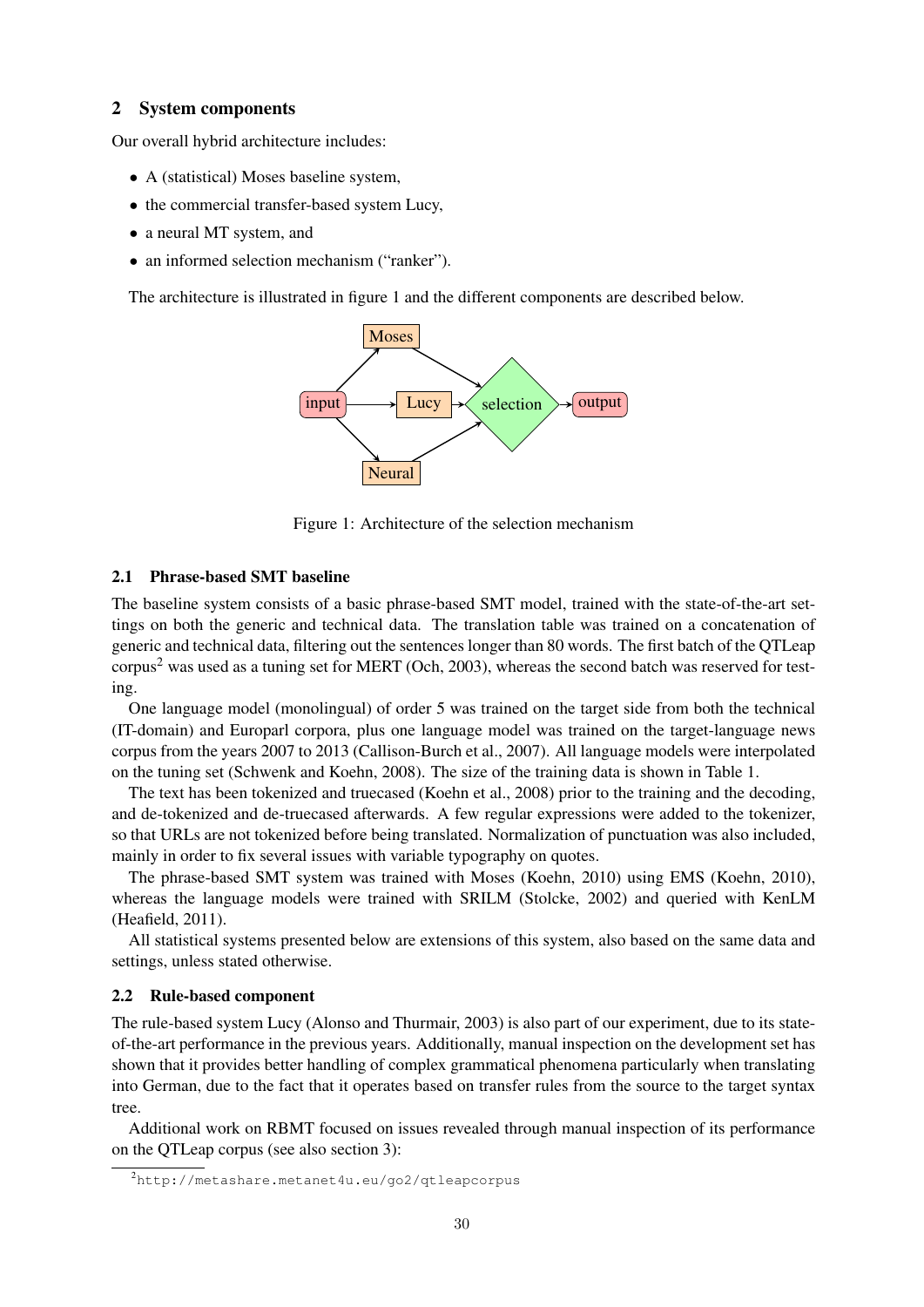| corpus                 | entries | words  |
|------------------------|---------|--------|
| Chromium browser       | 6.3K    | 55.1K  |
| Drupal                 | 4.7K    | 57.4K  |
| Libreoffice help       | 46.8K   | 1.1M   |
| Libreoffice UI         | 35.6K   | 143.7K |
| <b>Ubuntu Saucy</b>    | 182.9K  | 1.6M   |
| Europarl (mono)        | 2.2M    | 54.0M  |
| News (mono)            | 89M     | 1.7B   |
| Commoncrawl (parallel) | 2.4M    | 53.6M  |
| Europarl (parallel)    | 1.9M    | 50.1M  |
| MultiUN (parallel)     | 167.6K  | 5.8M   |
| News Crawl (parallel)  | 201.3K  | 5.1M   |

Table 1: Size of corpora used for SMT.

|                      | <b>BLEU</b> | <b>METEOR</b> |
|----------------------|-------------|---------------|
| baseline             | 24.90       | 44.38         |
| quotes               | 24.00       | 44.29         |
| sepMenus             | 25.39       | 45.01         |
| sepMenus + normPunct | 25.41       | 45.06         |
| <b>SMT</b> menus     | 24.06       | 42.83         |
| unk                  | 24.50       | 44.05         |
| $unk + sep$ Menus    | 23.68       | 43.30         |
| $unk + SMT$ menus    | 25.41       | 44.95         |

Table 2: Improvements on the RBMT system measured on part of the QTLeap corpus.

- Separate menu items: The rule-based system was observed to be incapable of handling menu items properly, mostly when they were separated by the ">" symbol, as they often ended up as compounds. We identified the menu items by searching for consequent title-cased chunks before and after each separator. These items were translated separately from the rest of the sentence, to avoid them being bundled as compounds. The rule-based system was then forced to treat the pretranslated menu items as chunks that should not be translated.
- Menu items by SMT: Additionally, we used the method above to check whether menu items could be translated with the baseline phrase-based SMT system instead of Lucy.
- Unknown words by SMT: Since Lucy is flagging unknown words, we translated these individually with the baseline phrase-based SMT system.

Finally, we experimented with normalization of the punctuation (which was previously included in the pre-processing steps of SMT but not in RBMT), addition of quotes on the menu items and some additional automatic source pre-processing in order to remove redundant phrases such as "where it says".

We ran exhaustive search with all possible combinations of the modification above and the most indicative automatic scores are shown in table 2. Although automatic scores have in the past shown low performance when evaluating RBMT systems, our proposed modifications have a lexical impact that can be adequately measured with n-gram based metrics. Our investigation and discussion is performed on Batch 2 of the QTLeap corpus<sup>3</sup>. The best combination of the suggested modifications achieves an overall improvement of 0.51 points BLEU and 0.68 points METEOR over the baseline. In particular:

<sup>&</sup>lt;sup>3</sup>In this paper, we will refer to Batch 1 and Batch 2 of the QTLeap corpus. This refers to the first 1000 and second 1000 sentences of the corpus.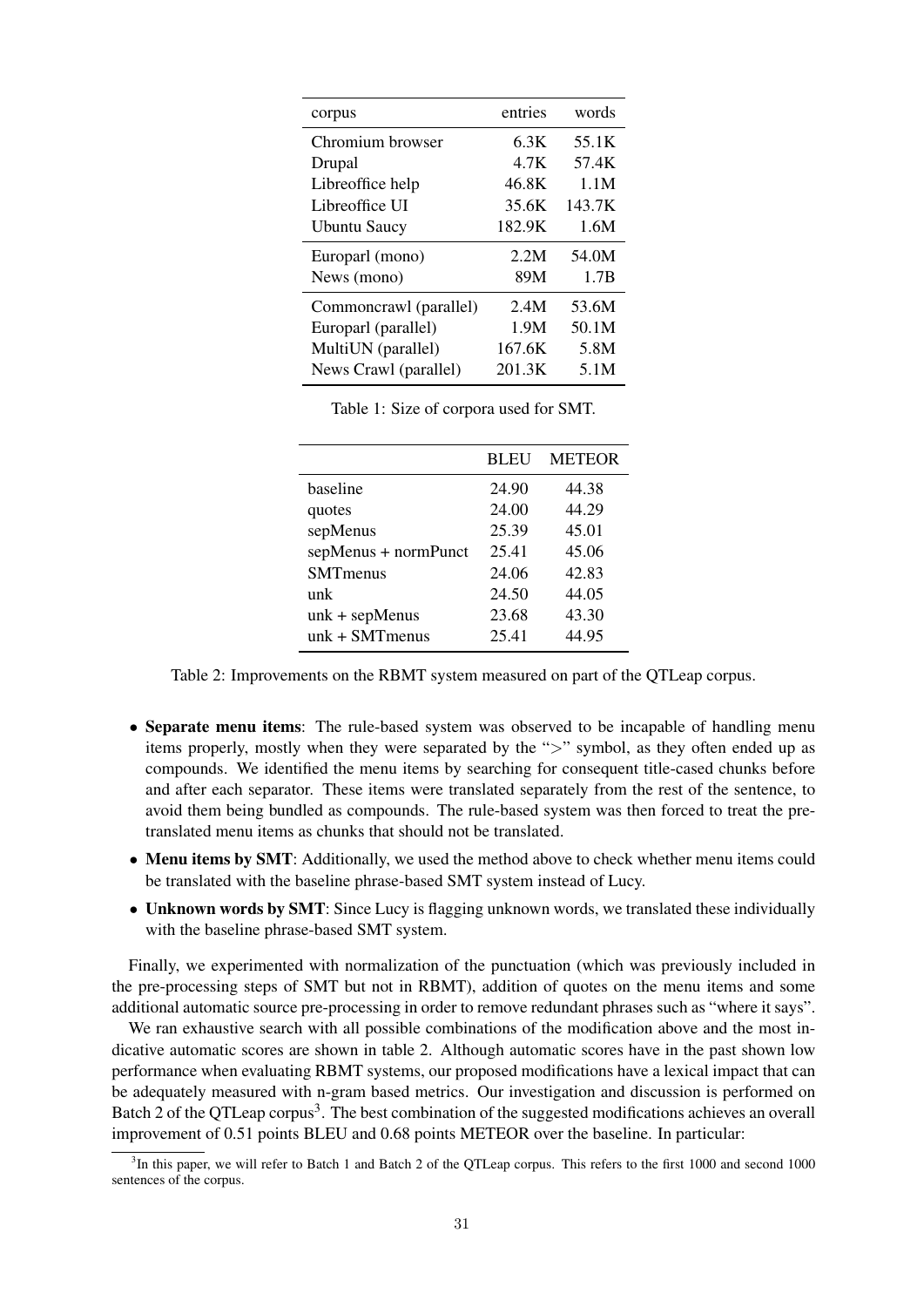- Adding quotes around menu items resulted in a significant drop of the automatic scores, so it was not used; this needs to be further evaluated, as references do not use quotes for menu items either. Nevertheless, quotes were not always useful due to an occasional erroneous identification of menu item boundaries.
- Separate translation of the menu items (sepMenus) gives a positive result of about 0.46 BLEU and 0.63 METEOR.
- Normalizing punctuation (normPunct) has a slightly positive effect when the menu items are translated separately by Lucy.
- Passing only RBMT's unknown words (unk) to SMT results in a loss of 0.4 BLEU.
- Translating the RBMT's menus with SMT (SMTmenus) also deteriorates the scores and
- translating both menu items and unknown words with SMT (unk+SMTmenus) has a positive effect against the baseline and it seems to be comparable with the best system without SMT (sep-Menus+normPunct).

### 2.3 Neural MT system

Our Neural MT algorithms follow the description of Bahdanau et al. (2014). The input sequence is processed using a bidirectional RNN encoder with gated recurrent units (GRU) (Cho et al., 2014) into a sequence of hidden states. The final backward state of the encoder is then projected and used as the initial state of the decoder. Again, our decoder is composed of an RNN with GRU units. In each step, the decoder takes its hidden state and the attention vector (a weighted sum of the hidden states of the encoder, computed separately in each decoding step), and produces the next output word.

In addition to the attention model, we use byte pair encoding (Sennrich et al., 2015) in the preprocessing step. This ensures that there are no out-of-vocabulary words in the corpus and, at the same time, enables for open-vocabulary decoding.

We trained our model on the same data as the PBMT baseline system. We used Batch 1 for validation during the training. In the experiments, the sentence length was limited to 50 tokens. The size of the hidden state of the encoder was 300 units, and the size of the hidden state of the decoder was 256 units. Both source and target word embedding vectors had 300 dimensions. For training, a batch size of 64 sentences was used. We used dropout and L2 for regularization.

Our model was implemented using Neural Monkey,<sup>4</sup> a sequence to sequence learning toolkit built on top of the Tensorflow framework (Abadi et al., 2016). This toolkit was used before by Libovický et al. (2016) in the submission of WMT-2016's multimodal translation and automatic post-editing tasks.

#### 2.4 Selection mechanism

The three systems above are combined with a selection on the sentence level. For every source sentence, the output of every available system is analyzed with several automatic NLP techniques to produce numerical values which indicate some aspects of quality. Out of the numerical values, we form one feature vector which represents the qualitative characteristics of every produced translation output. Consequently, we employ an empirical mechanism which aims to *rank* and *select* given these feature vectors.

The core of the selection mechanism is a ranker which reproduces ranking by aggregating pairwise decisions by a binary classifier (Avramidis, 2013). Such a classifier is trained on binary comparisons in order to select the best one out of two different MT outputs given one source sentence at a time. As training material, we use the test-sets of WMT evaluation task (2008-2014). The rank labels for the training are given by human annotators, as part of the WMT evaluation campaign. The binary comparisons are aggregated per system and the winner is the system which wins the most pairwise comparisons. In order to eliminate cases where two systems win an equal number of pairwise comparison, we weigh each pairwise comparison with its confidence score (soft pairwise recomposition) (Avramidis, 2013).

<sup>4</sup>http://github.com/ufal/neuralmonkey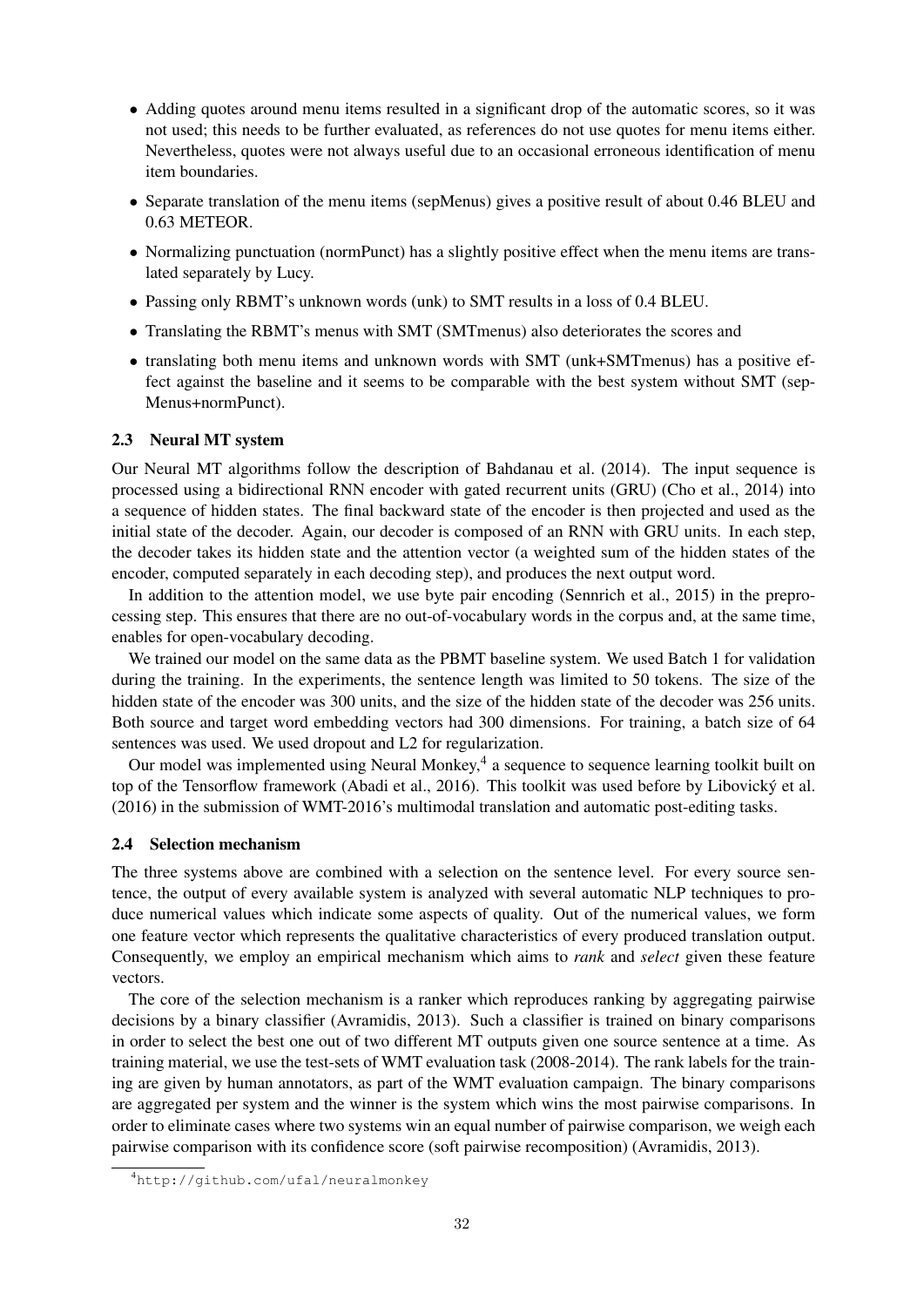We exhaustively tested the available feature vectors with many machine learning methods including Naïve Bayes, k-nearest Neighbors, Logistic Regression, Linear Discriminant Analysis, Extremely Randomized Trees, Random Tree Forests, Bagging Classifiers, AdaBoost and Gradient Boosting. The models produced were scored in terms of correlation with the original human ranks with Kendall's tau. The scoring was performed on a cross-validation with 10 folds over the entire amount of WMT data. The best correlation was given with Gradient Boosting over an ensemble of 100 single Decision Tree classifiers.

The feature vector consists of 56 distinct features including:

- Parse probabilities: the number of feasible k-best parse trees, the highest and the lowest probability in the k-best parse tree list, the mean and the standard deviation of the parse probabilities in the kbest parse tree list,
- Parse nodes: the distance of main and subordinate VPs from the end of the target sentence, the count and the average position of nouns in the sentence, the count and the standard deviation of the positions of NPs, PPs and VPs in the sentence, the average and maximum height of VPs in the parse tree, count of target NPs aligned with source NPs via IBM model 1,
- Punctuation and case: count, average position and standard deviation of commas, count of dots, uppercase sentence start,
- Contrastive scores: BLEU and METEOR using the other two systems as references,
- Language modeling: 5-gram language model probability,
- **IBM model 1:** the IBM model 1 scores on both directions, and their ratios, thresholded by either 0.01 and 0.2,
- Baseline features: the baseline features of WMT12.

All features can be reproduced using the tool Qualitative (Avramidis, 2016).

# 3 Evaluation

As mentioned earlier, the hybrid system is developed and tested on a technical domain. All results following are done on the second batch of the QTLeap corpus.

### 3.1 Automatic evaluation results

Table 3 shows BLEU scores for the systems that we finally chose to feed into our selection mechanism. As reference, we also show scores for the baseline phrase-based SMT system without any of improvements described above. For evaluation, we have used MTComparEval (Klejch et al., 2015). While BLEU scores suggest that both statistical systems are clearly outperforming the RBMT system and also the selection mechanism, inspection of examples did not show such a clear picture.

|                     | <b>BLEU</b> |
|---------------------|-------------|
| <b>PB-SMT</b>       | 37.43       |
| RBMT-baseline       | 26.96       |
| RBMT-improved       | 27.53       |
| Neural MT           | 39.02       |
| Selection mechanism | 31.03       |

Table 3: Automatic scores of the independent components and the selection mechanism

In order to get more insights into the strengths and weaknesses of the systems, we performed a more systematic and detailed manual error analysis on the results.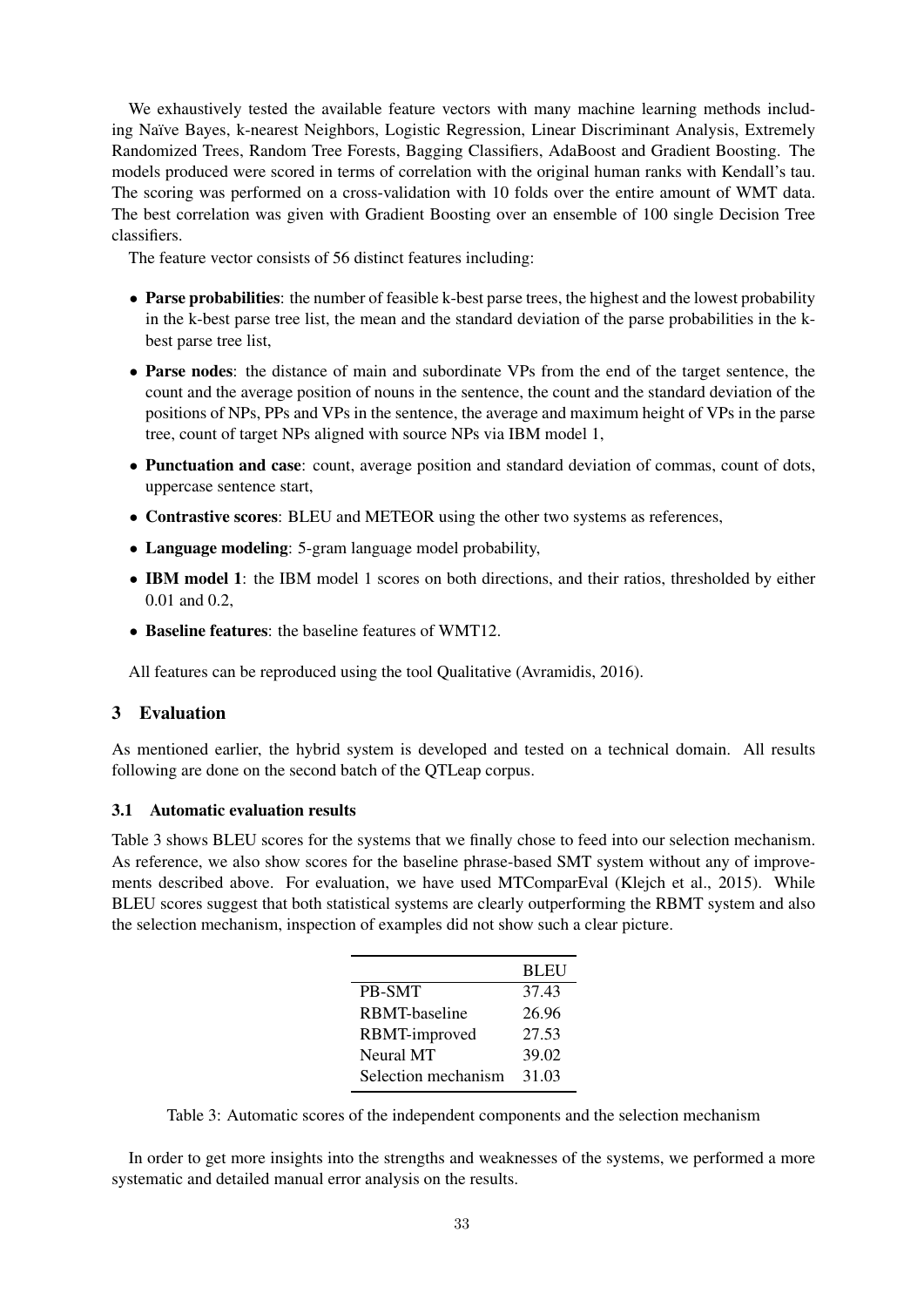## 3.2 Manual evaluation

In context of the QT21 project<sup>5</sup>, we have constructed an expansive test suite containing a wide range of various linguistic phenomena that provides a basis for manual analyses in different contexts. Depending on the focus of a manual inspection, different subsections of the test suite can be used to test and evaluate systems. Inspired by the performance of the systems reported here on the test suite, we have constructed a domain-specific test suite based on examples from the QTLeap corpus that represent interesting linguistic phenomena.

The "linguistic phenomena" are understood in a pragmatic sense and cover various aspects that influence the translation quality. Therefore, our phenomena include morpho-syntactic and semantic categories as well as formatting issues, issues of style, etc.

## 3.3 Manual evaluation methodology

Starting from our evaluation in our contribution to the WMT2016 IT task (Avramidis et al., 2016), we have by now developed an efficient manual evaluation process, performed by a professional German linguist. This procedure consists of the following steps:

- 1. The linguist has a close look at the output of the different MT systems and identifies systematically occurring translation errors that are related to linguistic phenomena.
- 2. For each of these linguistic phenomena that seem to be prone to translation errors, 100 segments containing the phenomenon in the source language are extracted, as inspecting the complete test set would be too time-consuming.
- 3. For each phenomenon, the total occurrences in the source language are counted.
- 4. Consequently, the total occurrences in the outputs of the different MT systems are counted.
- 5. The accuracy of the MT outputs for the phenomena is measured by dividing the overall number of correctly translated instances by the overall number of instances in the source segments.

The phenomena that we found to be prone to translation errors in this context were imperatives, compounds, menu item separators (separated by ">"), quotation marks, verbs, phrasal verbs and terminology.

As there may always be several correct translations, an occurrence of a phenomenon is not only counted as correctly translated when it matches the reference translation but also when it is for example realized in a different structure that correctly translates the meaning. The following examples demonstrate the manual evaluation technique:

| (1) | source:    | Yes, type, for example: 50 miles in km.           | 1 inst.        |
|-----|------------|---------------------------------------------------|----------------|
|     | PB-SMT:    | Ja, Typ, zum Beispiel, 50 Meilen in km.           | $\theta$ inst. |
|     | neural:    | Ja, Typ, beispielsweise: 50 Meilen in km.         | $\theta$ inst. |
|     | RBMT-imp.: | Tippen Sie zum Beispiel, ja: 50 Meilen in km.     | 1 inst.        |
|     | reference: | Ja, geben Sie, zum Beispiel: 50 Meilen in km ein. |                |

In example 1, the source segment contains one imperative: "type". A correct German translation needs to have the right verb from + the personal pronoun "Sie" in this context. In most of the cases, the imperative "type" is mistranslated as the German noun "Typ" instead of the verb "tippen" or "eingeben", e.g., in the PB-SMT and neural output. The improved RBMT system on the other hand correctly translates the imperative. Note that the reference translation contains the phrasal verb "eingeben" and due to the imperative construction the suffix "ein" moves to the end of the sentence.

<sup>5</sup>www.qt21.eu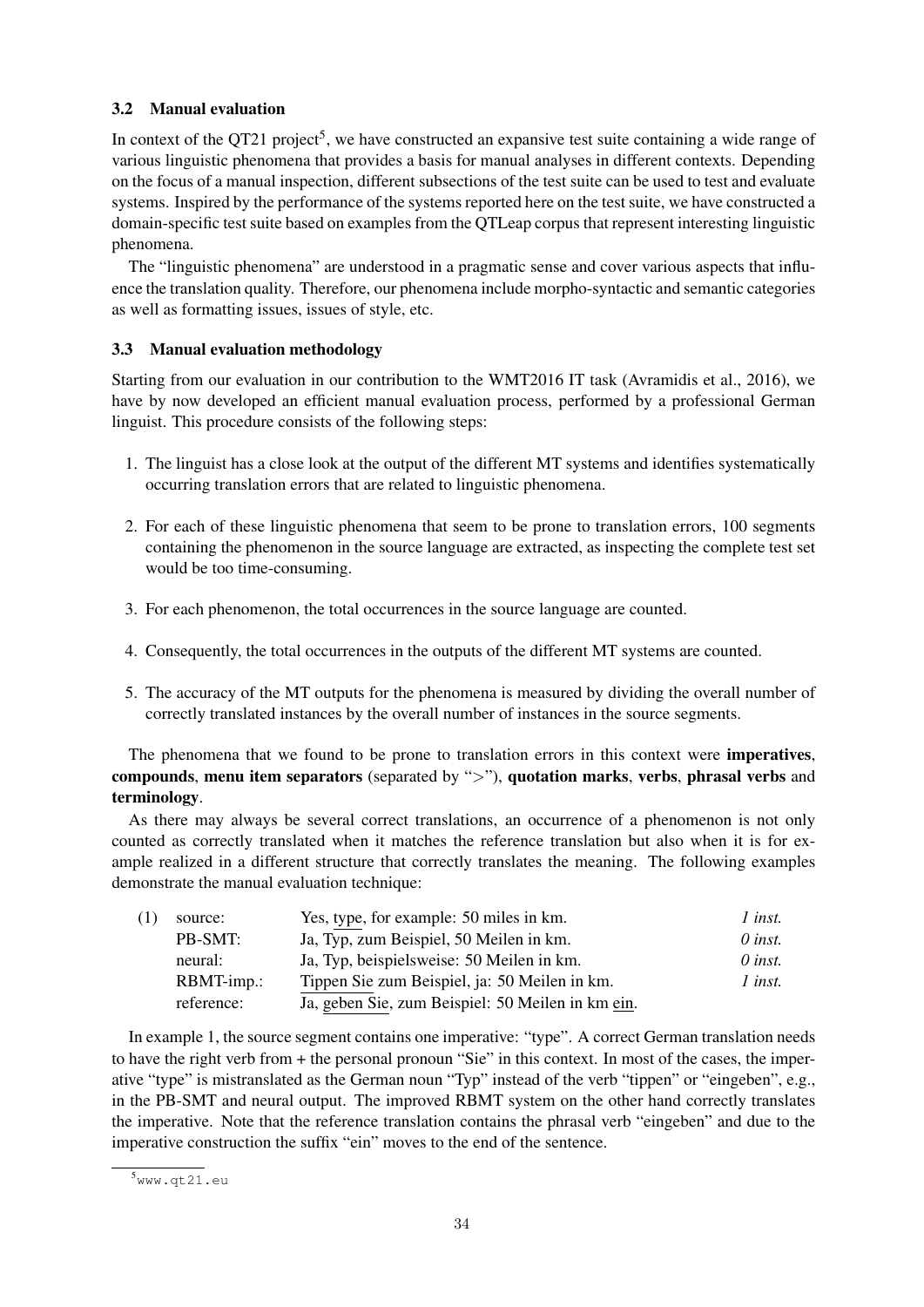| source:    | [] Adjustments > Notification Center > Mail.             | $2$ inst.      |
|------------|----------------------------------------------------------|----------------|
| PB-SMT:    | [] Adjustments>-Benachrichtigungszentrale > E-Mail.      | 1 inst.        |
| RBMT:      | [] Anpassungs->-Benachrichtigungs-Zentrums->-Post [].    | $\theta$ inst. |
| RBMT-imp.: | [] Anpassungen $>$ Benachrichtiungs-Zentrum $>$ Post []. | $2$ inst.      |
| reference: | [] Anpassungen $>$ Benachrichtigungszentrum $>$ Post []. |                |
|            |                                                          |                |

Example 2 depicts the analysis of the menu item separators. The source contains two instances. The PB-SMT output treats the words before and after the first separator as a compound, adding a hyphen after the separator. Therefore, only the second separator counts as correct. The RBMT treats the separators similarly, adding hyphens before and behind the separators, resulting in no correct instances. The improved RBMT version treats all separators correctly.

### 3.4 Manual evaluation results

The manual evaluation for the paper at hand includes the five systems described above: PB-SMT, RBMT, RBMT-improved, the neural system and the selection mechanism. For the aforementioned seven linguistic phenomena, 657 source segments were extracted<sup>6</sup>. In those 657 source segments, 2105 instances of the different phenomena were found overall, as it was often the case that more than one instance occurred per segment. The results appear in table 4.

|                 | #    | <b>PB-SMT</b> | <b>RBMT</b> | <b>RBMT</b><br>improved | neural | sel.<br>mech. |
|-----------------|------|---------------|-------------|-------------------------|--------|---------------|
| imperatives     | 247  | 68%           | 79%         | 79%                     | 74%    | $*73%$        |
| compounds       | 219  | 55%           | 87%         | 85%                     | 51%    | 70%           |
| ">" separators  | 148  | $99\%$        | 39%         | 83%                     | 93%    | 80%           |
| quotation marks | 431  | $97\%$        | 94%         | 75%                     | 95%    | 80%           |
| verbs           | 505  | 85%           | 93%         | $93\%$                  | 90%    | $*90\%$       |
| phrasal verbs   | 90   | 22%           | 68%         | $77\%$                  | 38%    | 53%           |
| terminology     | 465  | 64%           | 50%         | 53%                     | 55%    | 54%           |
| sum             | 2105 |               |             |                         |        |               |
| average         |      | 76%           | $77\%$      | $77\%$                  | 75%    | 74%           |

Table 4: Translation accuracy on manually evaluated sentences focusing on particular phenomena. Testsets consist of hand-picked source sentences that include the respective phenomenon. Simple RBMT is separated as it does not participate in the selection mechanism. The percentage of the best system in each category is bold-faced, whereas (\*) indicates that there is no significant difference ( $\alpha = 0.05$ ) between the selection mechanism and the best system.

As it can be seen in the table, the overall average performance of the components is very similar with no statistically significant difference. The phrase-based SMT and the RBMT system have the highest overall average scores but interestingly their performances on the different linguistic phenomena are quite complimentary:

While the baseline **PB-SMT** system operates best of all systems on the menu item separators  $(\degree > \degree)$ , the quotation marks and terminology, the baseline RBMT system performs best on the remaining linguistic categories, namely the imperatives, compounds, verbs and phrasal verbs, as well as the quotation marks. The PB-SMT system is furthermore doing well on imperatives and verbs but it has the lowest score of all systems regarding the phrasal verbs. The RBMT system on the other hand also reaches a high score for the quotation marks but has the lowest scores for the menu item separators.

The improved version of the RBMT system, namely the **RBMT-improved**, has the same performance in the overall average compared to its base system. Likewise, it ranks among the best-performing systems

<sup>6</sup>Despite the goal of collecting 100 segments per category, it was only possible to find 57 segments with phrasal verbs.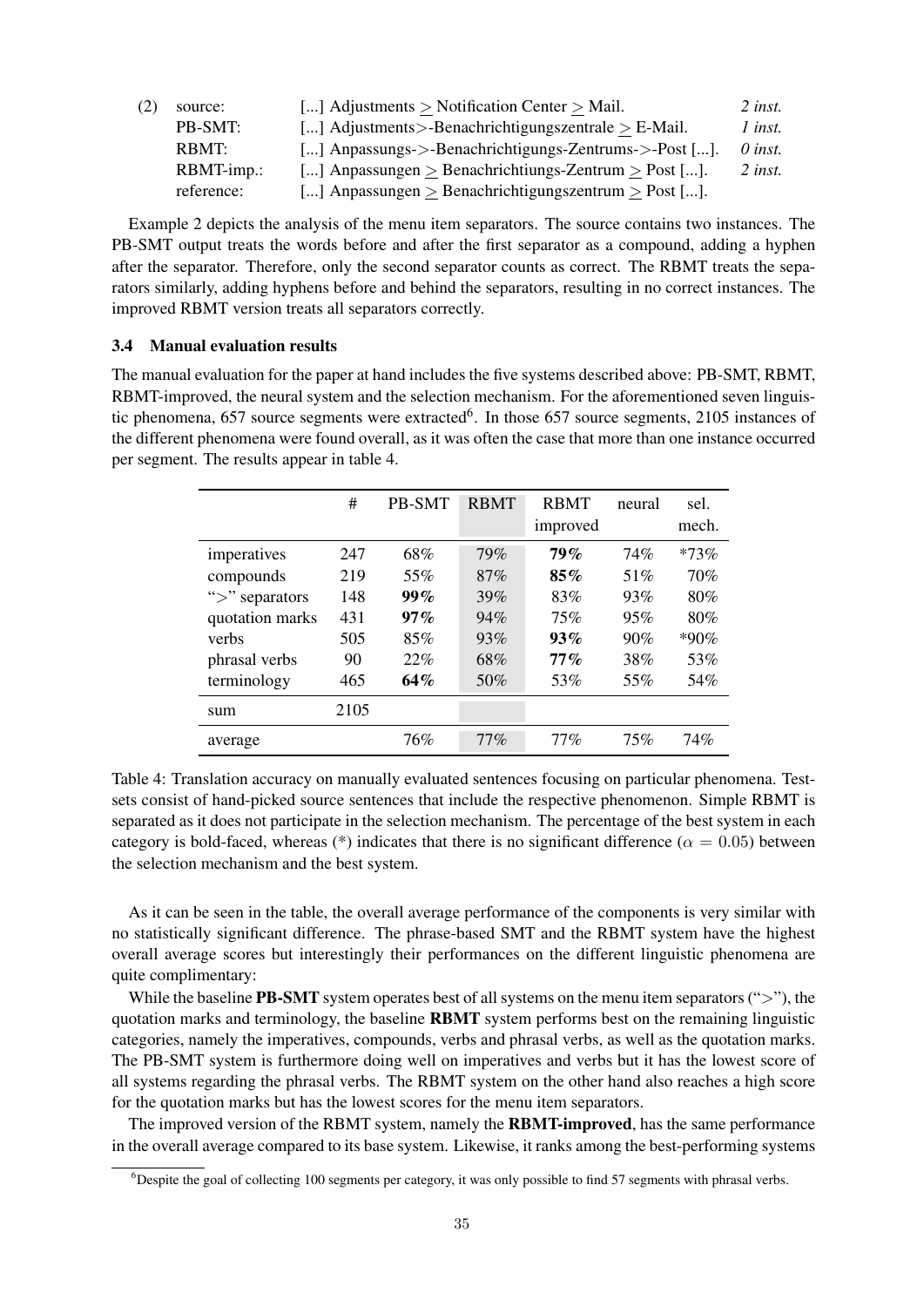in terms of imperatives, compounds, verbs and phrasal verbs. Furthermore, it significantly improved on the category it was developed for, i.e. the menu item separator ">". At the same time it has visibly lower scores for the quotation marks (as a side effect of the improved treatment of menu items, the treatment of quotation marks is much worse than for the RBMT baseline system).

The neural system reaches a slightly lower score than the other systems. It ranks among the best systems regarding the imperatives, quotation marks and verbs. Furthermore it also shows high scores for the menu item separators. Its score for the compounds on the other hand is the lowest of all systems, close to that of the phrase-based SMT.

The **selection mechanism** obtains the lowest average value of all systems but this score is only three percentage points less than the highest average value. The selection mechanism is one of the best performing systems on imperatives and verbs. For the other phenomena it mostly reaches a score that is lower than the scores of its component systems.

### 4 Discussion and further work

In this paper, we have presented a hybrid machine translation architecture for German that is based on three different MT engines (phrase-based SMT, RBMT, neural) that are joined by a selection mechanism that uses deep linguistic features among other things.

In terms of evaluation, we have also taken a "deep" approach by integrating a linguist who evaluated the systems' errors on a kind of test suite made of relevant examples representing seven selected "error categories" such as imperatives or terminology. While overall automatic BLEU results indicate that the systems differ in performance (statistical systems outperform the selection mechanism who outperforms the rule-based system), the detailed error evaluation on segment basis has shown a different picture. Looking at the bottom line, i.e., the sum of selected error categories, it seems that all systems perform alike: they all get about 75% of the examples ("error triggers") right. But if we look at the detailed distribution, it turns out that the systems perform significantly different on the different categories.

While the selection mechanism was the best performing system in terms of errors in previous work (Avramidis et al., 2016), it was not able to reduce some of the errors in the given experiments. This is not surprising as the error categories shown here are not explicitly handled by the selection mechanism. Additionally, whereas the performance is measured on a domain-specific test-set, the selection mechanism was trained on generic news corpora, for lack of in-domain annotations. As future work, one option would be to explicitly handle the errors, e.g., by including features into the selection mechanism that trigger certain action if, say, an imperative is detected. Likewise, this error-driven type of evaluation can also be used to improve the data-driven engines, e.g., by creating special corpora for selected phenomena.

Whenever dealing with language, it is clear that phenomena do not act independently, thus it is not surprising that the improvement of one phenomenon may have side effects on the other phenomena (as it was the case with Lucy-improved). For future work, we plan to partly automate our test suites in order to be able to track the effects of improving the systems. For the time being, this can also be realized by manual inspection with certain intermediate steps.

One notable insight of the experiments presented here and also from further inspection of examples is that the neural system does not seem to be able to take advantage of the (technical) domain data in the training data as compared to phrase-based SMT. This might explain why the neural system does not massively outperform phrase-based SMT here as it has been seen in other contexts cited above.

### Acknowledgments

This work has received support from the ECs FP7 (FP7/2007-2013) under grant agreement number 610516 (QTLeap) and from the ECs Horizon 2020 research and innovation programme under grant agreement number 645452 (QT21).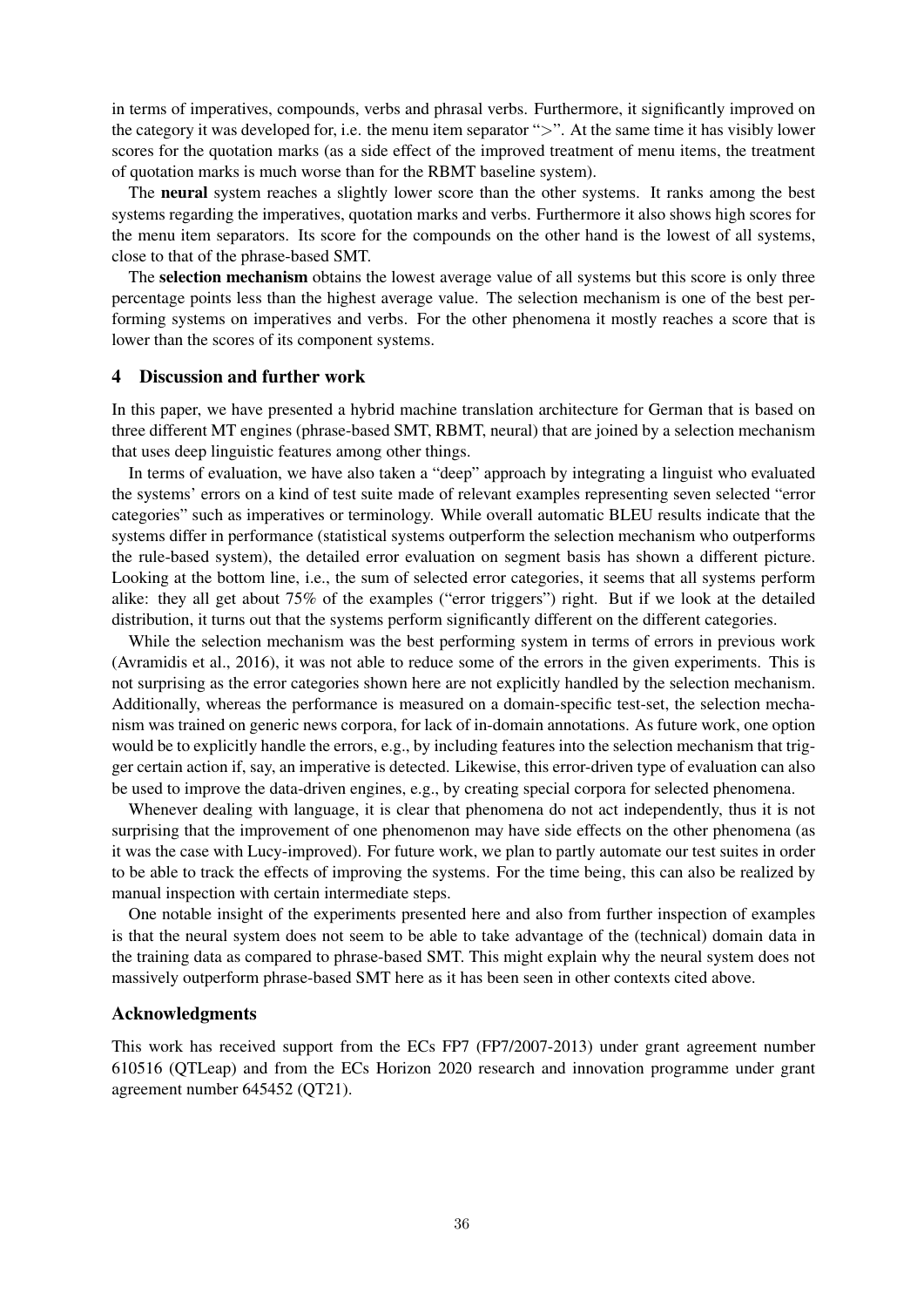#### References

- Martin Abadi, Ashish Agarwal, Paul Barham, Eugene Brevdo, Zhifeng Chen, Craig Citro, Greg S Corrado, Andy Davis, Jeffrey Dean, Matthieu Devin, and Others. 2016. Tensorflow: Large-scale machine learning on heterogeneous distributed systems. *arXiv preprint arXiv:1603.04467*.
- Juan A Alonso and Gregor Thurmair. 2003. The Comprendium Translator system. In *Proceedings of the Ninth Machine Translation Summit*. International Association for Machine Translation (IAMT).
- Eleftherios Avramidis, Burchardt, Aljoscha, Vivien Macketanz, and Ankit Srivastava. 2016. DFKI's system for WMT16 IT-domain task, including analysis of systematic errors. In *Proceedings of the First Conference on Machine Translation*, pages 415–422, Berlin, Germany, aug. Association for Computational Linguistics.
- Eleftherios Avramidis. 2013. Sentence-level ranking with quality estimation. *Machine Translation*, 27(Special issue on Quality Estimation):239–256.
- Eleftherios Avramidis. 2016. Qualitative: Python Tool for MT Quality Estimation Supporting Server Mode and Hybrid MT. *The Prague Bulletin of Mathematical Linguistics (PBML)*, 106:147–158.
- Dzmitry Bahdanau, Kyunghyun Cho, and Yoshua Bengio. 2014. Neural {Machine} {Translation} by {Jointly} {Learning} to {Align} and {Translate}. *arXiv:1409.0473 [cs, stat]*, sep.
- Ondej Bojar, Rajen Chatterjee, Christian Federmann, Yvette Graham, Barry Haddow, Matthias Huck, Antonio Jimeno Yepes, Philipp Koehn, Varvara Logacheva, Christof Monz, Matteo Negri, Aurelie Neveol, Mariana Neves, Martin Popel, Matt Post, Raphael Rubino, Carolina Scarton, Lucia Specia, Marco Turchi, Karin Verspoor, and Marcos Zampieri. 2016. Findings of the 2016 Conference on Machine Translation. In *Proceedings of the First Conference on Machine Translation*, pages 131–198, Berlin, Germany, aug. Association for Computational Linguistics.
- Aljoscha Burchardt, Kim Harris, Georg Rehm, and Hans Uszkoreit. 2016a. Towards a systematic and humaninformed paradigm for high-quality machine translation. In Georg Rehm, Aljoscha Burchardt, Ondrej Bojar, Christian Dugast, Marcello Federico, Josef van Genabith, Barry Haddow, Jan Haji, Kim Harris, Philipp Khn, Matteo Negri, Martin Popel, Lucia Specia, Marco Turchi, and Hans Uszkoreit, editors, *Proceedings of the LREC 2016 Workshop Translation Evaluation: From Fragmented Tools and Data Sets to an Integrated Ecosystem*, pages 35–42, Portoro, Slovenia, May.
- Aljoscha Burchardt, Kim Harris, Georg Rehm, and Hans Uszkoreit. 2016b. Towards a Systematic and Human-Informed Paradigm for High-Quality Machine Translation. In Georg Rehm, Aljoscha Burchardt, Ondrej Bojar, Christian Dugast, Marcello Federico, Josef van Genabith, Barry Haddow, Jan Hajic, Kim Harris, Philipp Koehn, Matteo Negri, Martin Popel, Lucia Specia, Marco Turchi, and Hans Uszkoreit, editors, *Proceedings of the LREC 2016 Workshop "Translation Evaluation: From Fragmented Tools and Data Sets to an Integrated Ecosystem". Translation Evaluation: From Fragmented Tools and Data Sets to an Integrated Ecosystem (LREC-2016), located at International Co*. o.A.
- Chris Callison-Burch, Cameron Fordyce, Philipp Koehn, Christof Monz, and Josh Schroeder. 2007. (Meta-) evaluation of machine translation. In *Proceedings of the Second Workshop on Statistical Machine Translation (StatMT'07)*, pages 136–158, Prague, Czech Republic, jun. Association for Computational Linguistics.
- Kyunghyun Cho, Bart van Merrienboer, Dzmitry Bahdanau, and Yoshua Bengio. 2014. On the Properties of Neural Machine Translation: Encoder–Decoder Approaches. In *Proceedings of SSST-8, Eighth Workshop on Syntax, Semantics and Structure in Statistical Translation*, pages 103–111, Doha, Qatar, oct. Association for Computational Linguistics.
- Kenneth Heafield. 2011. KenLM : Faster and Smaller Language Model Queries. In *Proceedings of the Sixth Workshop on Statistical Machine Translation*, number 2009, pages 187–197, Edinburgh, Scotland, jul. Association for Computational Linguistics.
- Ondrej Klejch, Eleftherios Avramidis, Aljoscha Burchardt, and Martin Popel. 2015. MT-ComparEval: Graphical evaluation interface for Machine Translation development. *The Prague Bulletin of Mathematical Linguistics*, 104(1):63–74.
- Philipp Koehn, Abhishek Arun, and Hieu Hoang. 2008. Towards better Machine Translation Quality for the German-English Language Pairs. In *Proceedings of the Third Workshop on Statistical Machine Translation*, pages 139–142, Columbus, Ohio, jun. Association for Computational Linguistics.
- Philipp Koehn. 2010. An Experimental Management System. *The Prague Bulletin of Mathematical Linguistics*, 94(-1):87–96.